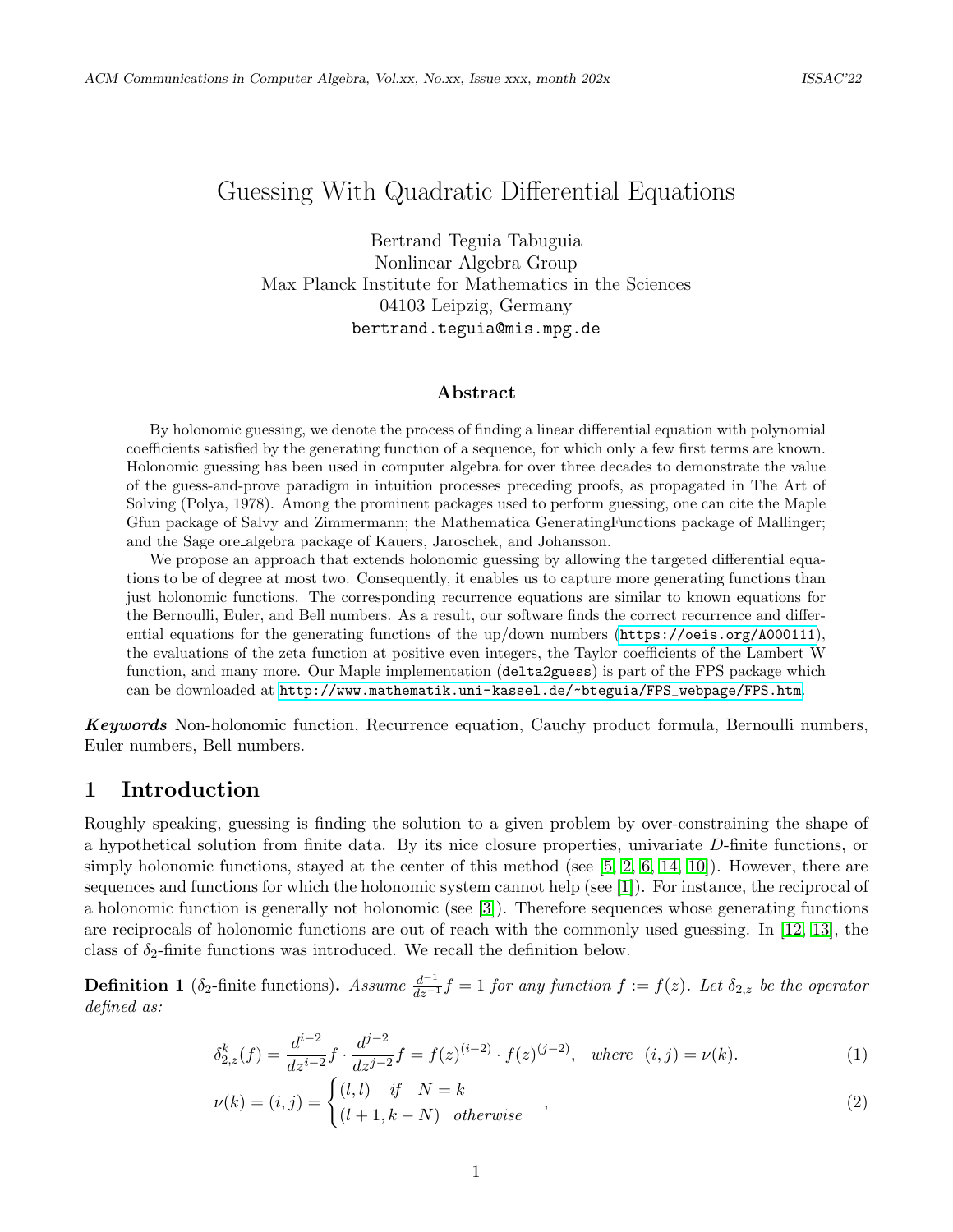where 
$$
l = \left\lfloor \sqrt{2k + \frac{1}{4}} - \frac{1}{2} \right\rfloor
$$
, and  $N = \frac{l(l+1)}{2}$ . (3)

A function  $f(z)$  is called  $\delta_2$ -finite if there exist polynomials  $P_0(z), \cdots, P_d(z)$  over a field K of characteristic zero, not all zero, such that

<span id="page-1-0"></span>
$$
P_d(z)\delta_{2,z}^{d+2}(f(z)) + \dots + P_2(z)\delta_{2,z}^4(f(z)) + P_1(z)\delta_{2,z}^3(f(z)) + P_0(z)f(z) = 0.
$$
 (4)

The derivative operator  $\delta_{2,z}$  in Definition [1](#page-0-0) computes quadratic (degree 2) terms according to the lexicographic ordering in the differential polynomial ring  $\mathcal{K}_f := \mathbb{K}[z][f(z), f(z)', f(z)'', f(z)^{(3)}, \ldots]$ . In [\[11\]](#page-4-6), finiteness relates to the finite-dimensional vector space that spans the derivatives. In our case, this relates to the finitely many variables of  $K_f$  for a given  $\delta_2$ -finite function f. The author is currently working on more elaborations in this regard, including particular closure properties. The class of  $\delta_2$ -finite functions contains holonomic functions. It also contains reciprocals of those satisfying second-order holonomic differential equations (see [\[13\]](#page-4-5)). Functions satisfying first-order holonomic differential equations are holonomic by the arguments in [\[3\]](#page-3-2), hence also  $\delta_2$ -finite. Some interesting  $\delta_2$ -finite functions are the Lambert W function, the reciprocals of the Bessel functions, and many generating functions involving numbers like the Bell, Bernoulli, and Euler numbers. The algorithm in [\[13\]](#page-4-5) outputs power series representations in the form

$$
f(z) = \sum_{n=0}^{\infty} a_n z^n, \begin{cases} a_{n+p} = \Phi(n, a_0, \dots, a_{n+p-1}), \\ a_0, a_1 \dots, a_{p-1} \text{ taken from the series truncation of order } p \end{cases}
$$
 (5)

where  $\Phi : \mathbb{Z} \times \mathbb{K}^{n+p} \longrightarrow \mathbb{K}$  is a recursive relation deduced from the recurrence equation associated to a quadratic (or  $\delta_2$ -finite since it can be holonomic) differential equation of the form [\(4\)](#page-1-0) satisfied by  $f(z)$ . It is customary to find many applications of the study of sequences in enumerative combinatorics. These Bernoulli, Euler, and Bell numbers often occur in combinatorial problems. Thus, one thinks of an algorithm that will take a few terms  $a_0, a_1, \ldots, a_N$  of a given sequence whose explicit formula might be unknown and find the corresponding  $\Phi$  and its associated differential equation.

Previously, Hebisch and Rubey (see [\[4\]](#page-4-7)) investigated guessing with the whole family of algebraic differential equations, which of course, includes the  $\delta_2$ -finite one. However, we are not aware of a theoretical reason stipulating why one should investigate more arbitrary-degree differential polynomials than second-degree ones. We think that a systematic study of the relation between degree-k and degree- $(k+1)$  differential polynomials will provide more insight into the use of algebraic differential equations. A simple reason to work on  $\delta_2$ -finite equations is that most of the algebraic differential equations in [\[4\]](#page-4-7) have their  $\delta_2$ -finite analog – tempting to illustrate that  $\delta_2$ -finite differential equations might suffice in many cases. Note, moreover, that lower-degree algebraic differential equations are usually desired when it comes to solving them using algebraic geometry techniques (see [\[8\]](#page-4-8),[\[7,](#page-4-9) Chapter 3],[\[9\]](#page-4-10)) or writing recursive formulas for power series solutions.

### 2 Sketch of the algorithm

We are given  $N+1$  terms  $a_0, \ldots, a_N$  of an "unknown" sequence  $(a_n)_{n\geqslant 0}$  over a field K of characteristic zero. We want to find a  $\delta_2$ -finite differential equation

$$
\sum_{k=0}^{d} P_k(z) \delta_{2,z}^{k+2}(f(z)) = 0,
$$
\n(6)

such that  $f(z) = \sum_{n=0}^{\infty} a_n z^n$ . The algorithm proceeds as follows: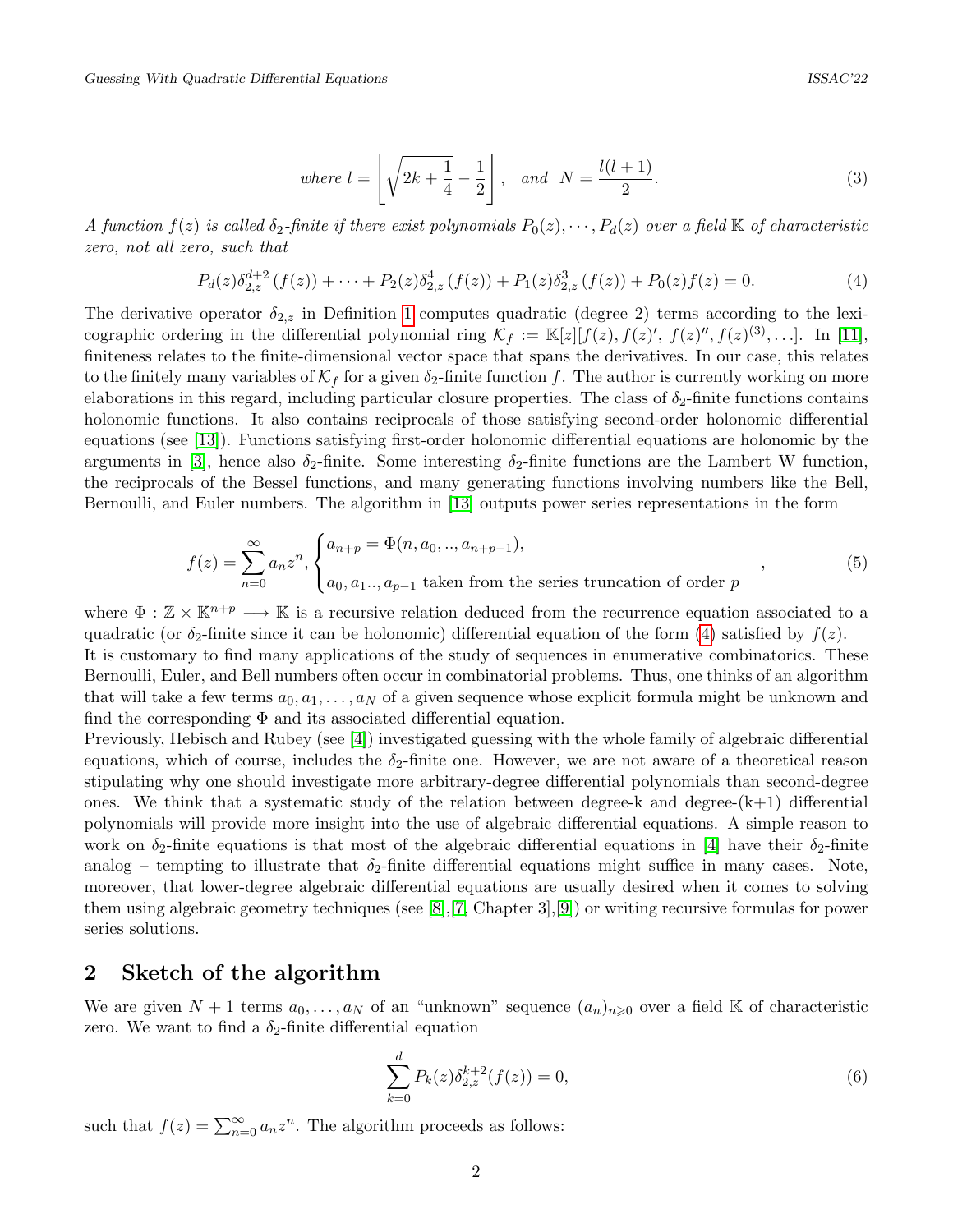1. Fix a degree bound  $m \in \mathbb{N}$  for the polynomial coefficients  $P_k(z)$ ,  $0 \le k \le d$ . We use the default value  $m = 2$  since this suffices to correctly guess the equations for the Bernoulli, Euler, and Bell numbers.

2. For 
$$
3 \leq d \leq \lceil (N+1)/(m+1) \rceil
$$

(a) Compute the recurrence relation of the power series solutions of the ansatz

$$
\sum_{k=0}^{d} (c_{k,0} + \dots + c_{k,m} z^m) \, \delta_{2,z}^{k+2}(f(z)),\tag{7}
$$

where  $c_{k,i}, k = 0...d, i = 0...m$  are unknown coefficients.

- (b) Evaluate the recurrence equation for  $n = 0, \ldots, (m+1)(d+1)-1$ , assuming  $a_n = 0$  for  $n \leq -1$ , and using the given first terms. This yields a linear system for the unknowns  $c_{k,i}$ 's that we solve using Maple linear system solver (SolveTools:-Linear) which implements many efficient algorithms for linear systems solving. Denote by S the set of solutions.
- (c) If S is not empty and  $(m+1)(d+1) < N+1$ , then use the  $N+1-(m+1)(d+1)$  remaining initial terms to verify the solution found. Set S to the empty set if the verification fails. Interrupt the loop (of step 2 as a whole) if the verification succeeds.
- 3. Return the differential equation and the recurrence equation corresponding to the solution in S if  $S \neq \emptyset$ ; otherwise return FAIL (not successful).

## 3 Examples

We implemented our algorithm in Maple with the name delta2guess (or FPS:-delta2guess) as a procedure of the FPS package available at [http://www.mathematik.uni-kassel.de/~bteguia/FPS\\_webpage/](http://www.mathematik.uni-kassel.de/~bteguia/FPS_webpage/FPS.htm) [FPS.htm](http://www.mathematik.uni-kassel.de/~bteguia/FPS_webpage/FPS.htm). The procedure takes a list of finitely many numbers as input and returns a list of two elements in the successful case. These are a generic differential equation for the generating function and a generic recurrence equation for the input numbers, understood as the corresponding power series coefficients.

**Example 2.** Maple does not, by default, compute  $\zeta(50)$ , where  $\zeta$  denotes the Riemann Zeta function. Therefore this example is more interesting to test our implementation. Using our guessed recurrence equation, we can compute more terms of the sequence by no means of the Zeta function. The verification of the correctness is easier since  $(\zeta(2n))_{n\geq 1}$  has a well-known explicit formula in terms of the Bernoulli numbers.

> 
$$
L := [seq (Zeta (2 * j), j = 1..24)]
$$
:  $L[1..5]$   
\n
$$
\left[\frac{\pi^2}{6}, \frac{\pi^4}{90}, \frac{\pi^6}{945}, \frac{\pi^8}{9450}, \frac{\pi^{10}}{93555}\right]
$$
\n
$$
FPS: -delta \, dt \, a \, g \, u \, e s \, (L)
$$
\n(8)

$$
\begin{aligned}\n&\left[ \begin{array}{l} -\mathcal{C}n\left(n+1\right)a(n+1) + \mathcal{C}0\left(n-1\right)na(n) - 2\mathcal{L}\left(\sum_{k=0}^{n-1}\left(k+1\right)a(k+1)\,a(n-1-k)\right) \right. \\
&\left. -2\mathcal{C}0\left(\sum_{k=0}^{n-2}\left(k+1\right)a(k+1)\,a(n-2-k)\right) - \mathcal{C}\left(\sum_{k=0}^{n}\!a(k)\,a(n-k)\right) \right. \\
&\left. -\mathcal{C}0\left(\sum_{k=0}^{n-1}\!a(k)\,a(n-1-k)\right) + \frac{5n\mathcal{C}0a(n)}{2} + \frac{5\mathcal{C}(n+1)\,a(n+1)}{2} = 0, \\
&\left(-\mathcal{C}0z - \mathcal{C}\right)y(z)^2 + \left(-2\mathcal{C}0z^2 - 2\mathcal{C}z\right)y(z)\left(\frac{d}{dz}y(z)\right) \\
&+ \left(\mathcal{C}0z^2 + \mathcal{C}z\right)\left(\frac{d^2}{dz^2}y(z)\right) + \left(\frac{5\mathcal{C}}{2} + \frac{5\mathcal{C}0z}{2}\right)\left(\frac{d}{dz}y(z)\right) = 0\n\end{array}\n\end{aligned} \tag{9}
$$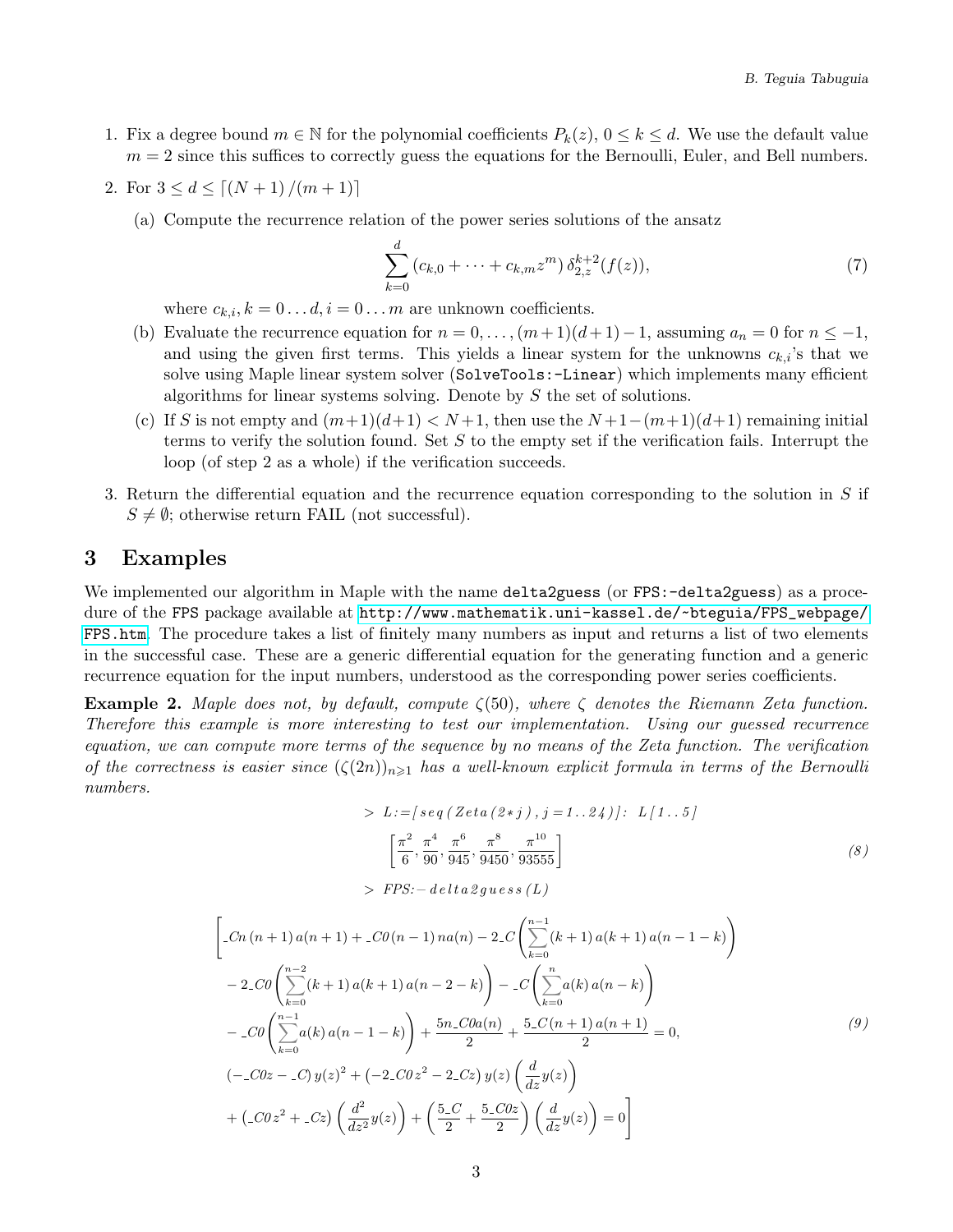Substituting  $C = 2$  and  $C = 0$  gives the expected guess. That is equivalent to taking an element of the basis of the K-module of all solutions.

Therefore we obtain the following theorem.

**Theorem 3.** The generating function of the sequence defined by

$$
a(n) := \zeta(2n+2) = (-1)^n (2\pi)^{2n+2} \frac{B_{2n+2}}{2(2n+2)!}, \ n \ge 0
$$

where  $B_n$  is the n<sup>th</sup> Bernoulli number, satisfies the recurrence equation

$$
(2n+5)(n+1)a(n+1)-2\left(\sum_{k=0}^{n}2(k+1)a(k+1)a(n-1-k)+a(k)a(n-k)\right)=0,
$$
 (10)

and, equivalently, its generating function is a solution of the differential equation

<span id="page-3-3"></span>
$$
2z\left(\frac{d^2}{dz^2}y(z)\right) + 5\frac{d}{dz}y(z) - 4zy(z)\left(\frac{d}{dz}y(z)\right) - 2y(z)^2 = 0.
$$
 (11)

*Proof.* The generating function of  $(a(n))_{n\geq 0}$  can be deduced from the well-known relation

$$
-\frac{\pi z}{2}\cot(\pi z) + \frac{1}{2} = \sum_{n=1}^{\infty} \zeta(2n)z^{2n}.
$$
 (12)

Therefore we get the generating function  $\frac{1-\pi \cot(\pi \sqrt{z})\sqrt{z}}{2z}$  which satisfies [\(11\)](#page-3-3).  $\Box$ 

Example 4. The up/down or "zig-zag" numbers from https://oeis.org/A000111 have the exponential generating function  $\tan\left(\frac{z}{2} + \frac{\pi}{4}\right)$  $\frac{\pi}{4}$ ). This can be recovered by our implementation. Indeed, the values from OEIS, each divided by the factorial of their index (starting from zero), lead to the following guess.

$$
\left[ (n+1)(n+2) a(n+2) - \left( \sum_{k=0}^{n} (k+1) a(k+1) a(n-k) \right) = 0, \frac{d^2}{dz^2} y(z) - y(z) \left( \frac{d}{dz} y(z) \right) = 0 \right]
$$
 (13)

Solving the differential equation and matching the first two Taylor coefficients with the first two terms of the sequence give exactly the desired generating function. Note that using FPS:-FindQRE and FPS:-QDE, one can also compute the same recurrence equation and differential equation from tan  $(\frac{z}{2} + \frac{\pi}{4})$  $(\frac{\pi}{4})$ , respectively. ■

# References

- <span id="page-3-1"></span>[1] Jason P Bell, Stefan Gerhold, Martin Klazar, and Florian Luca. 2008. Non-holonomicity of sequences defined via elementary functions. Annals of Combinatorics 12, 1 (2008), 1–16.
- <span id="page-3-0"></span>[2] Jérémy Berthomieu and Jean-Charles Faugère. 2016. Guessing linear recurrence relations of sequence tuples and p-recursive sequences with linear algebra. In Proceedings of the ACM on International Symposium on Symbolic and Algebraic Computation. 95–102.
- <span id="page-3-2"></span>[3] William A Harris Jr and Yasutaka Sibuya. 1985. The reciprocals of solutions of linear ordinary differential equations. Advances in Mathematics 58, 2 (1985), 119–132.